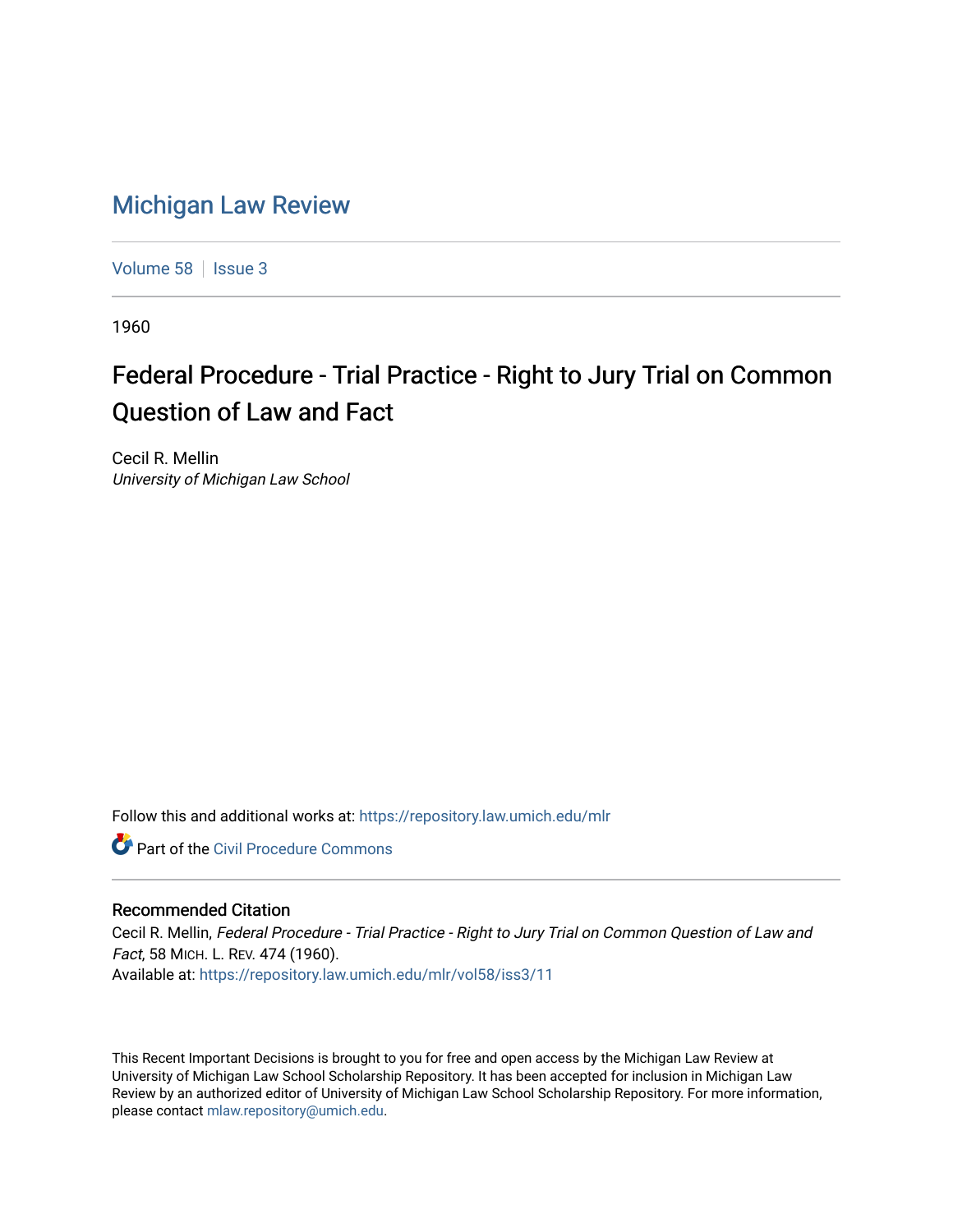FEDERAL PROCEDURE-TRIAL PRACTICE-RIGHT TO JURY TRIAL ON COM-MON QUESTION OF LAW AND FACT-Fox West Coast Theatres instituted an action for declaratory judgment and injunctive relief against petitioner, Beacon Theatres, to determine the reasonableness of motion picture distribution clearance agreements to which it was a party and to enjoin petitioner, pending final decision, from instituting or threatening antitrust suits against Fox or its distributors. Petitioners filed a counterclaim for treble damages, alleging that Fox and its distributors were engaged in a conspiracy in violation of the antitrust laws. Petitioner demanded jury trial<sup>1</sup> of the fact questions in the complaint and counterclaim, since both raised the issues of competition between the theatres and reasonableness of the contract provisions. The district court granted Fox's motion to try separately the issues of the complaint,<sup>2</sup> and, on the ground that the complaint was "essentially equitable," granted Fox's motion to strike petitioner's demand for jury trial of the common issues. Relying on the discretion impliedly granted by rule 42 (b), the court ordered prior trial of the equitable claim. Petitioner sought mandamus to compel respondent district judge to vacate the orders; the petition was denied by the court of appeals.3 On certiorari to the United States Supreme Court, *held,* reversed, three justices dissenting.4 When an equitable claimant can be protected in all respects from irreparable harm by use of procedures available under the Federal Rules of Civil Procedure and the Declaratory Judgments Act,<sup>5</sup> there is no discretion in the trial judge under rule  $42$  (b) to deny counterclaimant's right to jury trial of common fact issues by ordering prior trial of an equitable claim. *Beacon Theatres, Inc. v. Westover,* 359 U.S. 500 (1959).

Where legal and equitable claims with a common issue of fact are joined, jury trial of the common issue will be prevented by operation of res judicata if prior trial of the equitable claim is scheduled.6 It is in this setting that the Court in the principal case sought to resolve the conflict between the right to trial by jury and the discretionary power of the trial judge to set the order of trial when both legal and equitable claims are presented. In accordance with the plan of the Federal Rules to preserve the right to

1 Under rule 38 (b), Federal Rules of Civil Procedure, 28 U.S.C. (1958).

<sup>2</sup>Id., rule 42 (b).

3 Beacon Theatres v. Westover, (9th Cir. 1958) 252 F. (2d) 864.

4 Justices Stewart, Harlan, and Whittaker, dissenting, agreed with the court of appeals that a court taking jurisdiction of an equitable claim could determine all issues presented by that claim. In countering the majority's reasoning that modern procedures eliminate the need for such a rule by effecting an expansion of adequate legal remedies, the dissenters argued that the procedural rules were not intended to create new legal remedies. Justice Frankfurter did not participate.

<sup>5</sup>Further relief based on a declaratory judgment may be granted; 28 U.S.C. (1958) §§2201, 2202. Rule 57, Fed. Rules Civ. Proc. requires that the declaratory relief proceedings be in accordance with Federal Rules.

 $\ddot{\phantom{0}}$ 

6 See, e.g., Tanimura v. United States, (9th Cir. 1952) 195 F. (2d) 329.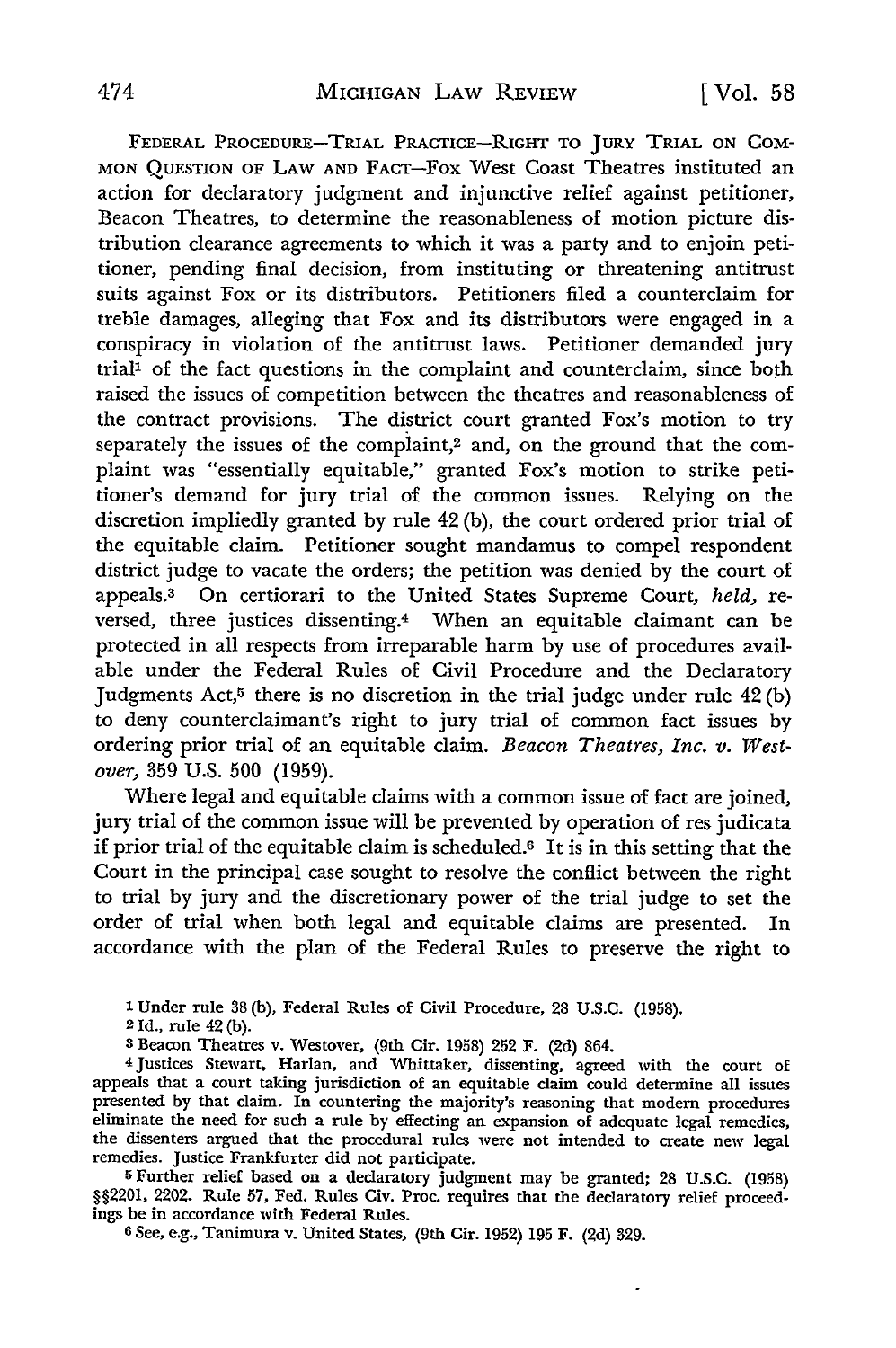1960] RECENT DECISIONS 475

jury trial while accomplishing substantial procedural reform,<sup>7</sup> a party's joinder of legal and equitable claims is not held to operate as a waiver of jury trial.8 In addition, rule 42 gives wide discretion to the trial judge for the arrangement of claims or issues for joint or separate trial.9 But in the absence of a rule expressly governing sequence of trial when the judge orders separate trial of issues, authorities prior to the principal case were in conflict as to whether the trial judge had complete or limited discretion in setting sequence when a prior trial of equitable issues would cut off jury trial on common issues.<sup>10</sup> The usual argument for the complete discretion theory rested on an implication from rule 42 (b)-that the grant of discretion to order separate trials included an implied discretion to schedule the order of these separate trials.11 Another argument, advanced by the court of appeals in the principal case, found such complete discretion in existence prior to the Federal Rules and unchanged by them.<sup>12</sup> On the other hand, advocates of the limited discretion theory reasoned that since rule 38 (a) requires the preservation of the right of jury trial, discretion should not be exercised so as to cut off jury trial of the common issue unless there was a compelling reason to do so.<sup>13</sup> In the principal case, the Court held the right to jury trial paramount, interpreting the rules as leaving *no* 

7 "The right of trial by jury as declared by the Seventh Amendment to the Constitution or as given by a statute of the United States shall be preserved to the parties inviolate." Rule 38 (a), Fed. Rules Civ. Proc.

s See, e.g., Russell v. Laurel Music Corp., (S.D. N.Y. 1952) 104 F. Supp. 815; Ring v. Spina, (2d Cir. 1948) 166 F. (2d) 546. See, generally, 5 Moore, FEDERAL PRACTICE, 2d ed., §38.13 (1951). Compare Fitzpatrick v. Sun Life Assurance Co. of Canada, (D.C. N.J. 1941) I F.R.D. 713, which suggests that the right to trial by jury could be lost if a trial judge determines that a legal claim joined with an equitable claim could be dealt with as incidental to equity jurisdiction.

<sup>9</sup>Rule 42 (a) provides for joint trial of any or all matters in issue in actions involving a common question of law or fact. Rule 42 (b) provides for separate trial of claims or issues thereof in furtherance of convenience or to avoid prejudice. See, e.g., Drake v. Ming Chi Shek, (D.C. N.J. 1957) 155 F. Supp. 345; Miller v. Sammarco, Schrock v. Sammarco, (E.D. Ohio 1949) 9 F.R.D. 215.

10 *Complete discretion:* Institutional Drug Distributors v. Yankwich, (9th Cir. 1957) 249 F. (2d) 566 (dictum); Tanimura v. United States, note 6 supra; Orenstein v. United States, (1st Cir. 1951) 191 F. (2d) 184 (dictum). *Limited discretion:* Leimer v. Woods, (8th Cir. 1952) 196 F. (2d) 828; Bruckman v. Hollzer, (9th Cir. 1946) 152 F. (2d) 730 (characterized as dictum in later cases in the Ninth Circuit); Sablosky v. Paramount Film Distributing Corp., (E.D. Pa. 1952) 13 F.R.D. 138 (dictum); Chappel and Co. v. Cavalier Cafe, (D.C. Mass. 1952) 13 F.R.D. 321 (dictum).

11 Rule 46 of the May, 1936, Preliminary Draft of the Rules expressly authorized the trial judge to schedule the sequence of trial of issues, but was omitted from the rules as promulgated. Professor Moore reasons that the deletion is explainable in that rule 42 (b) impliedly grants the same power. This argument is supported by the fact that the substance of proposed rule 46 has been entered as a note to rule 39 by the Advisory Committee on Rules. See 5 MOORE, FEDERAL PRACTICE, 2d ed., §39.12, n. 8 (1951). Many of the statements approving discretionary power are dictum. See, e.g., Black v. Boyd, (6th Cir. 1958) 251 F. (2d) 843; Blechman v. Kleinert Rubber Co., (S.D. N.Y. 1951) 98 F. Supp. 1005 (dictum). See also cases approving complete discretion, note 10 supra.

12 Beacon Theatres v. Westover, note 3 supra, at 875-876.

13 See, e.g., Leimer v. Woods, note 10 supra, at 836.